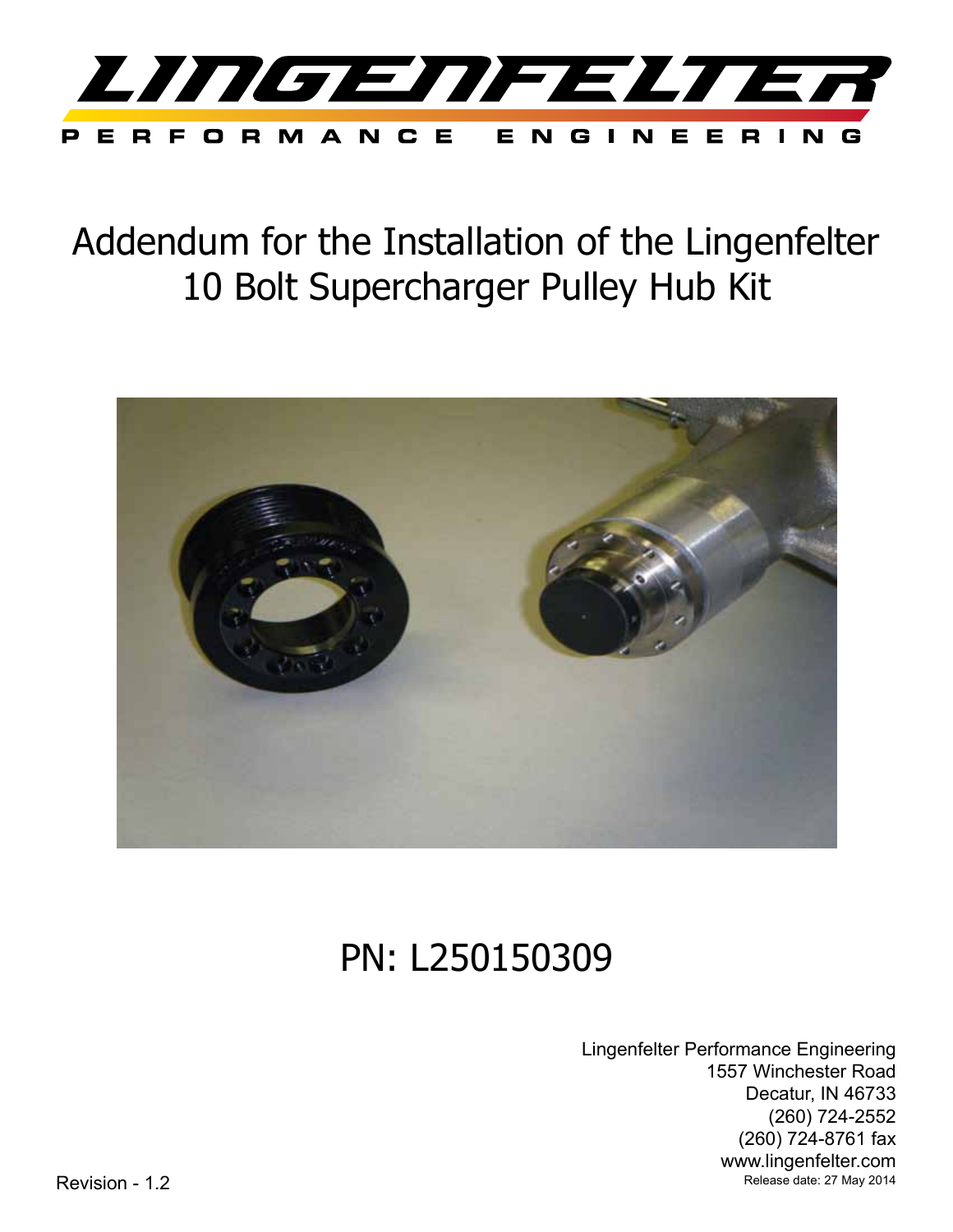# **Parts List Lingenfelter 10 Bolt Supercharger Pulley Hub Kit (PN: L250150309)**

| #  | <b>Description</b>                         | Part number      |
|----|--------------------------------------------|------------------|
|    | 10 bolt hub                                | L220126109       |
| 10 | Stainless socket head cap screw, M4x0.7x12 | 47503            |
|    | 242 Loctite, 0.5 ml                        | 24205            |
|    | $3/16''$ x 1" dowel pin                    | 98381A510        |
|    | LPE decal                                  | <b>LPE-DECAL</b> |
|    | <b>Instructions</b>                        | N/A              |
|    |                                            |                  |

#### **Available LPE 10 bolt supercharger pulley options**

|  |  |  |  |  | Lingenfelter C6 ZR1 LS9 2.35 11 Rib 10 Bolt Pulley |
|--|--|--|--|--|----------------------------------------------------|
|--|--|--|--|--|----------------------------------------------------|

1 Lingenfelter C6 ZR1 LS9 2.60 11 Rib 10 Bolt Pulley L220146109

1 Lingenfelter CTS-V Camaro ZL1 LSA 2.55 8 Rib 10 Bolt Pulley L220300709

1 Lingenfelter CTS-V Camaro ZL1 LSA 2.35 8 Rib 10 Bolt Pulley L220310709

# **Optional** (to pin the pulley or hub)

**# Part number Description**

1 L950010000 3/16" straight flute solid carbide drill bit

L220136109

#### **Tools and materials required**

- Flat head screwdriver
- Pulley removal tool (LPE L950066509 or equivalent)
- Mill (or equivalent)
- End mill
- Black marker
- Arbor press, hydraulic press or equivalent
- Vise
- Press fit lube or equivalent
- Allen key set (metric)

#### **Tools and materials required to pin the hub (optional operation)**

- 3/16" straight flute solid carbide drill bit
- 1/8" high speed steel drill bit
- Drill press
- Hammer
- Punch

This addendum provides instructions for the installation of a ten bolt hub and pulley. This addendum applies to the installation of a ten bolt supercharger hub and pulley kit on GM LSA (CTS-V and ZL1 Camaro) and LS9 (ZR1 Corvette) equipped vehicles.

# **Read the entire instruction manual before beginning installation. Many of the stock parts will be used in reassembly.**

**Torque value warning - the torque values for the fasteners are provided in metric (Nm) and then imperial units. For the imperial units some are referenced in lb-ft and others in lb-in. Make sure you notice the difference and set your torque wrench correctly.**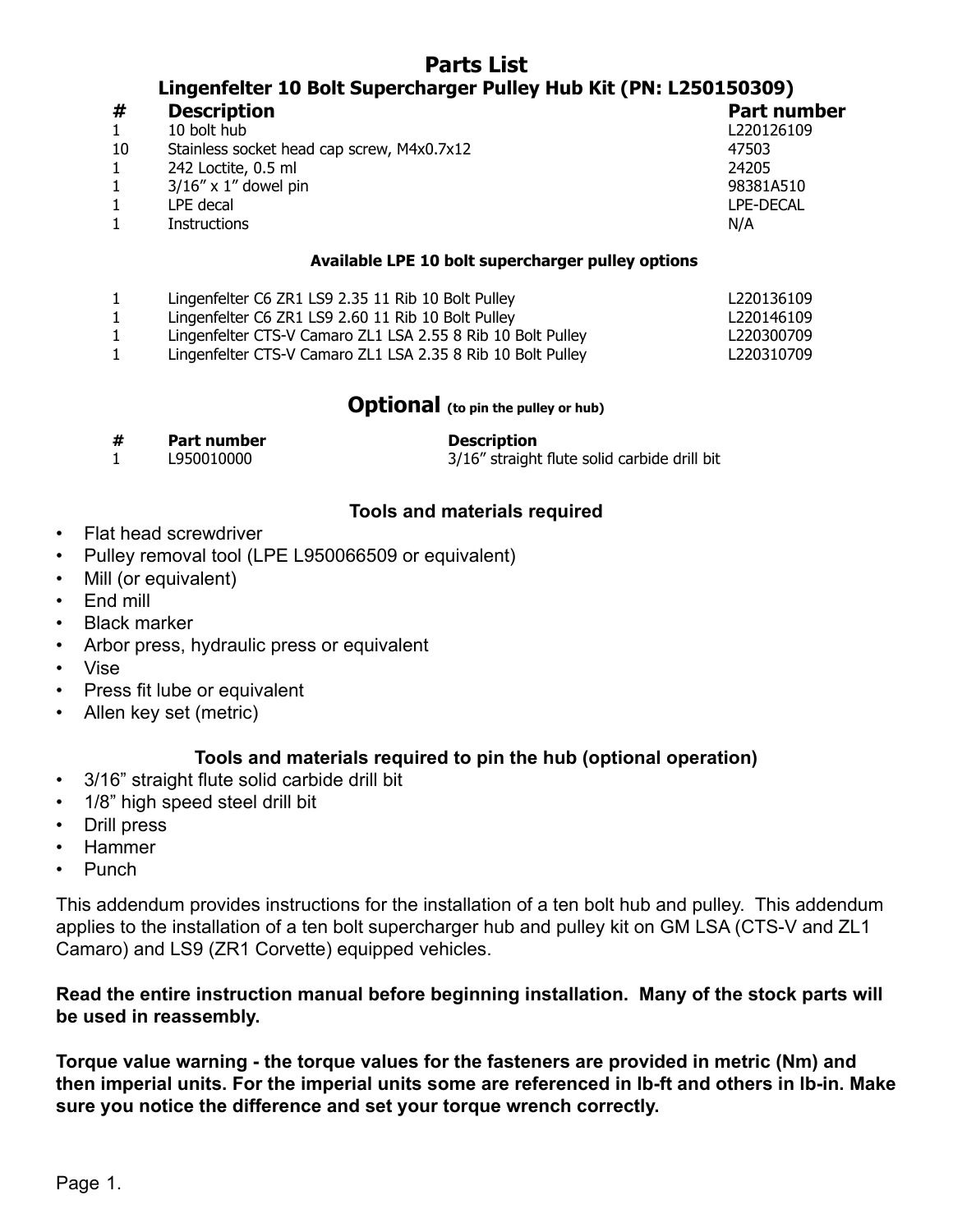

1. Remove the cap on the pulley by using a small flat head screwdriver and prying up.



2. Using a pulley removal tool, such as the Lingenfelter L950066509 pulley removal tool shown to the left, remove the factory pulley from the supercharger front cover.

NOTE - make sure you are pulling on the pulley against the shaft and NOT against the casting or you will move the shaft in relation to the shaft support bearings.



3. Steps 4-6 will detail the machining operation that must take place in order to provide enough clearence for the new pulley.



4. Start by marking both of the tabs with a black marker. Make sure that the you do not go below your mark in the machining process. LPE suggests using an adjustable boring head or a die grinder to remove material. Remove the tabs 1.55" down as illustrated in the next step.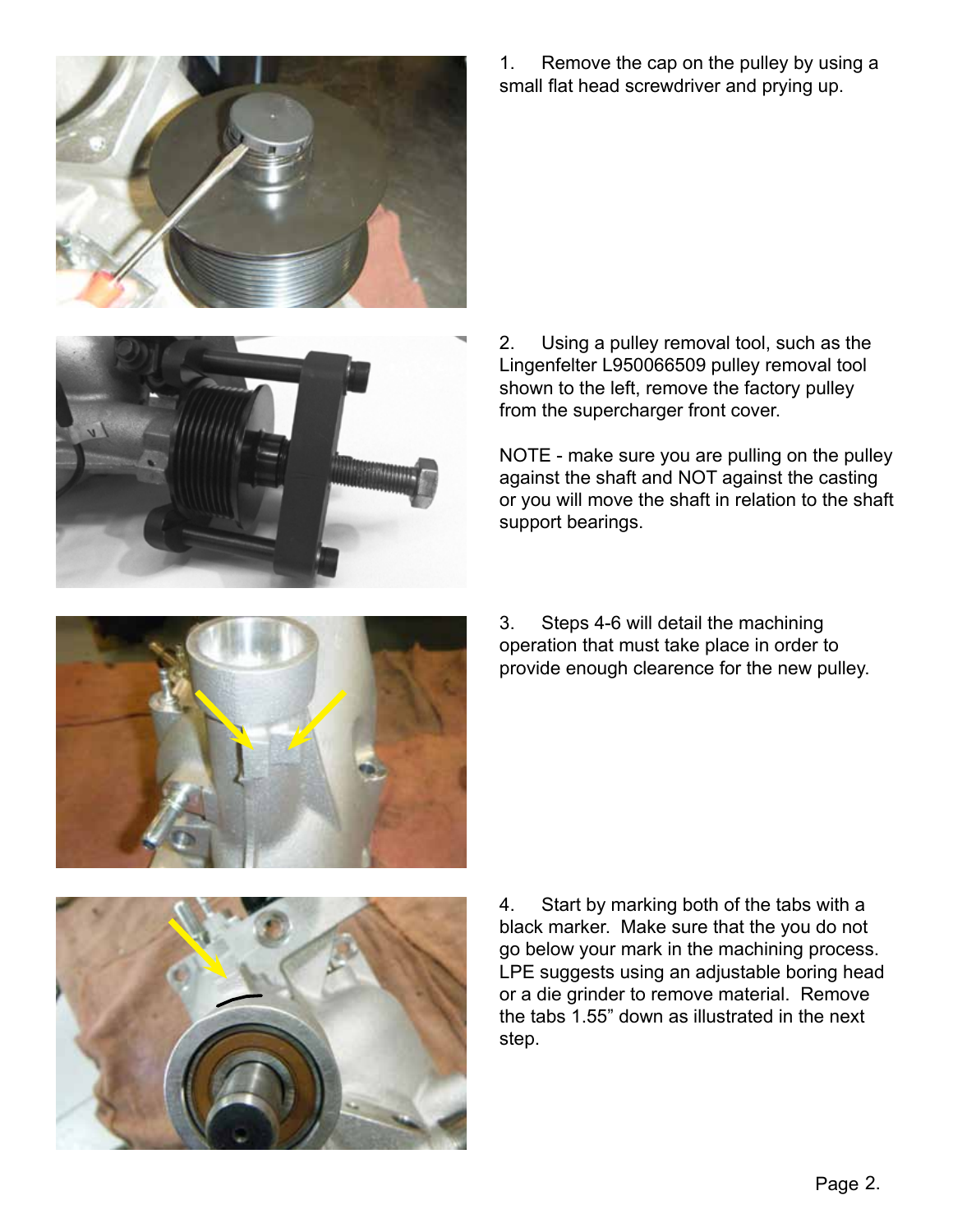

5. Using a runout gage, locate your end mill to be concentric with the inside of the jackshaft housing (you may also use the jackshaft itself to center the endmill). You can complete the machining with the jackshaft installed if your boring gage allows it, otherwise you will need to remove the jackshaft. **If you remove the jackshaft, you must replace the bearings.**  See the next step for the dimensions of the machined part.

6. These are the dimensions that you will need to use to machine your jackshaft support.







7. Using a machine press, press the supplied 10 bolt hub onto the jackshaft.

**A REV. REV. THE SHEET 1 OF 1999 IN SHEET 1 OF 1999 IN SHEET 1 OF 1999 IN SHEET 1.** NOTE - make sure you support the center of the part from the 3 pins at the end of the shaft or from the casting itself. If you support it from the casting you will move the shaft in the support bearings. The LPE pulley removal and install kit includes a machined spacer designed to properly locate the shaft when installing the pulley (see arrow).

> 8. The leading edge of the hub should be flush with the end of the jackshaft, as shown in the adjacent illustration.

**Steps 8-10 are optional. Since the supercharger pulley is spinning at higher RPM and driving more load than the stock pulley, pinning the pulley is recommended but not required. LPE pins all of their LSA & LS9 supercharger pulleys.**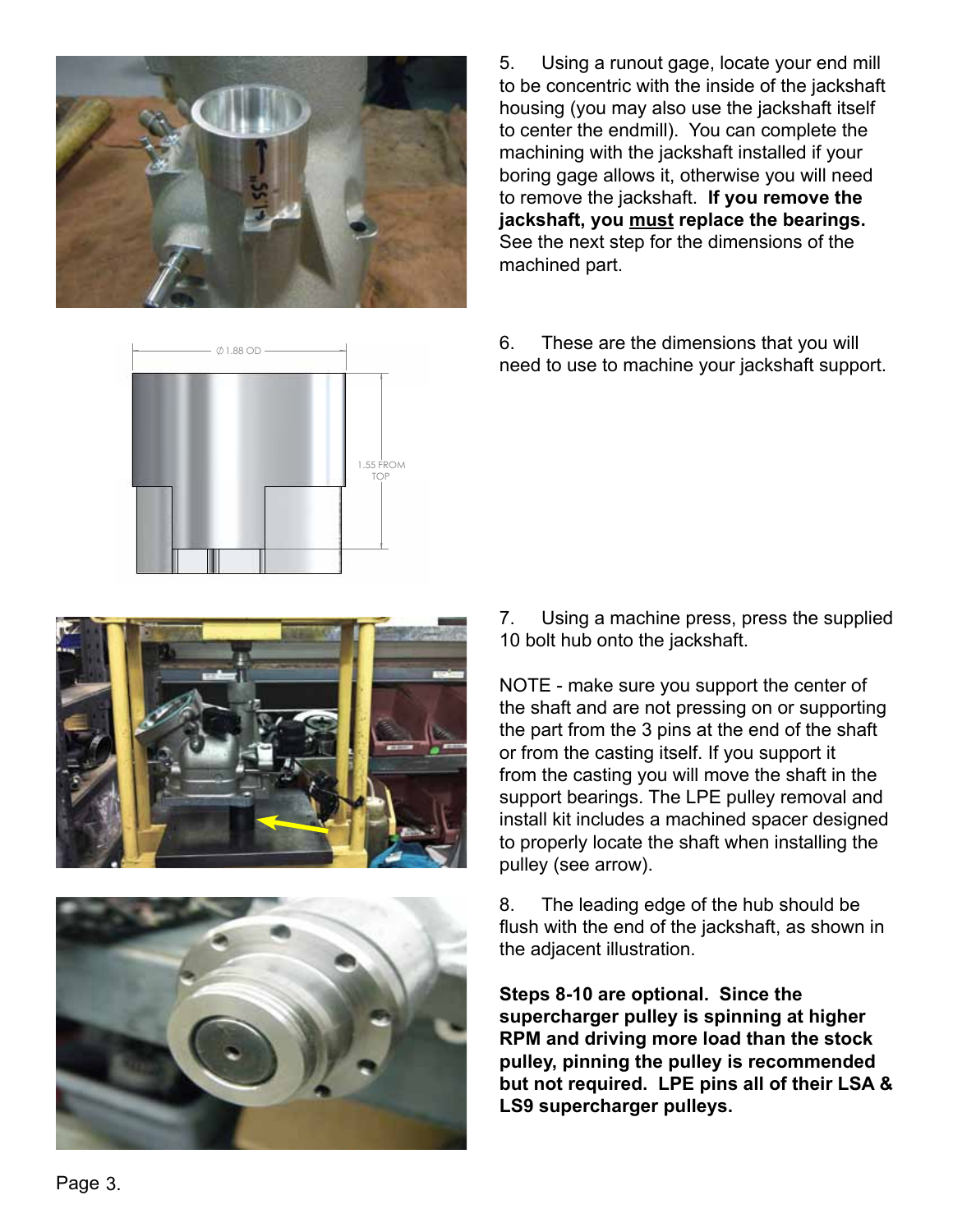



**NOTE:** LPE recommends using a hardened solid carbide drill bit to drill the 3/16" hole as the shaft material is very hard.

10. Place the 3/16" x 1" LPE dowel pin (part # 98381A510) into the hole that was just drilled out.



11. Secure the front cover and supercharger pulley. Using a hammer and punch, hit the two surfaces around the pin shown to the left. This will keep the dowel pin securely in place.



12. Reinstall the black cap onto the front of the hub.